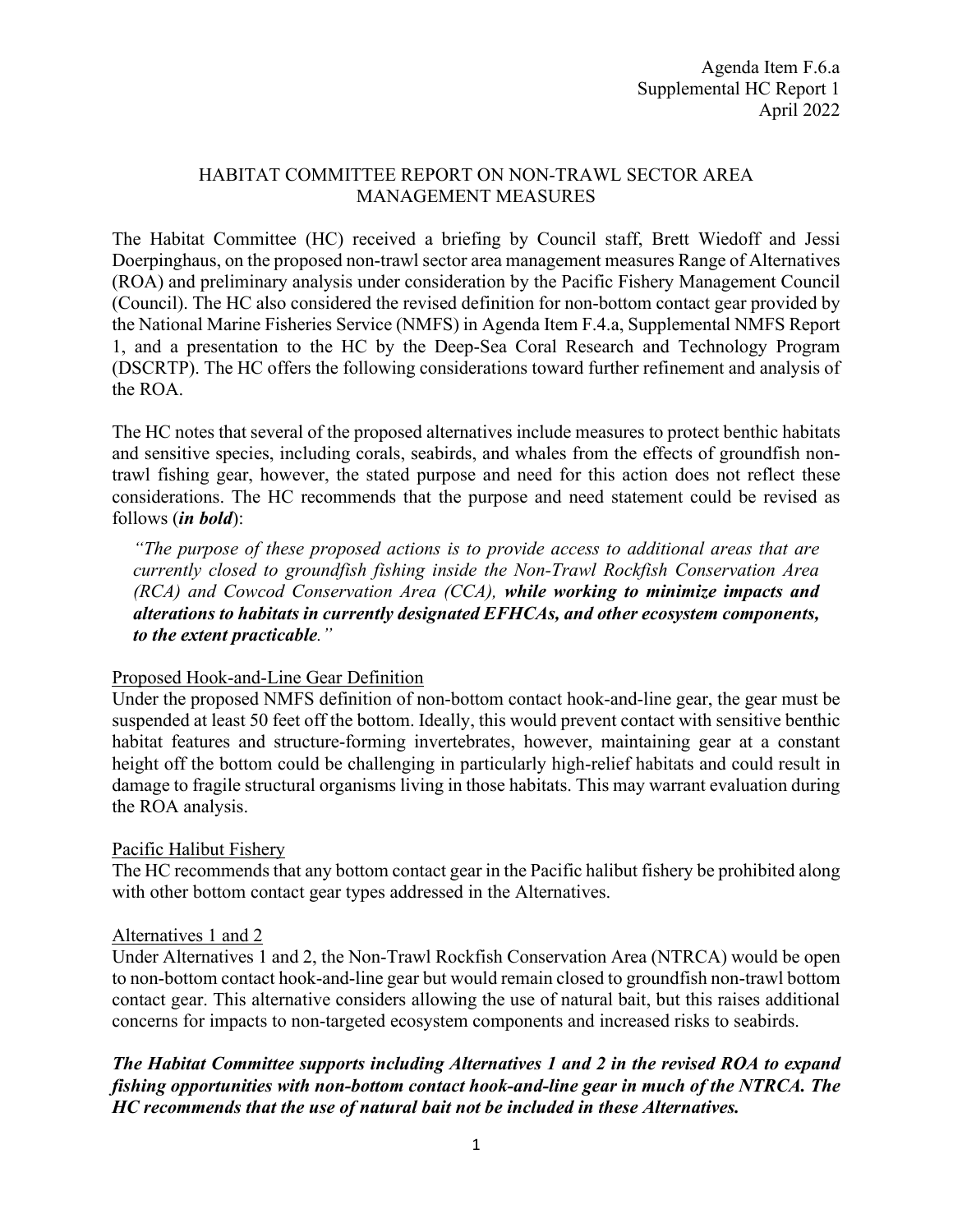## Alternative 3

Alternative 3 would move the seaward boundary of the NTRCA to 75 fm allowing all groundfish non-trawl gear, including groundfish non-trawl bottom contact gear, to fish in this reopened area (75-100 fm). This includes renewed fishing in bottom trawl essential fish habitat conservation areas (EFHCA). Suboption 1 would prohibit groundfish non-trawl bottom contact gear in the EFHCAs that are in the NTRCA, thus providing continued protection for sensitive habitats previously identified for protection under Amendment 28 to the Groundfish Fishery Management Plan. The HC considers Suboption 1 an appropriate measure for mitigating the effects of new fishing pressure on sensitive habitats that have been protected for nearly two decades.

*The HC supports including Suboption 1 in the revised ROA to provide continued protection for sensitive benthic species and habitats from groundfish non-trawl bottom contact gear in existing EFHCAs. For EFHCAs with small portions outside the existing NTRCA seaward boundary (such as Bandon High Spot EFHCA and Nehalem Bank EFHCA), the HC recommends prohibiting groundfish non-trawl bottom gear in the entire EFHCA, thereby protecting important habitat and simplifying enforcement of the boundaries.* 

This change may restrict a small amount of fishing that is occurring there now, however, compared to the amount of fishing that will be open under this alternative, it will be in line with the purpose and need of this action.

*Consistent with the HC's previous recommendations on this action, the HC recommends the analysis for Alternative 3 include updated high-resolution habitat maps with revised habitat classifications, and updated coral and sponge information from the DSCRTP. The HC also recommends that the analysis estimate the amount of anticipated fishing effort by gear type and habitat type for each biogeographic subarea and EFHCA.* 

### Alternative 4

Alternative 4 would remove the entire non-trawl RCA for all groundfish non-trawl gear with a suboption to prohibit bottom contact gear in the EFHCAs. This would likely require a more comprehensive and robust analysis than available data and resources can support at this time.

# *The HC recommends not including Alternative 4 in the revised ROA, and to consider this action at a future time.*

# Alternative 5

Alternative 5 would repeal the CCA closed areas. In conjunction with this Alternative, the California Department of Fish and Wildlife (CDFW) is proposing areas for closure to all groundfish non-trawl gear to protect sensitive coral and sponge habitats. Based on a successful collaborative process between CDFW and conservation and fishing interests, areas were identified to increase fishing opportunity while providing habitat protection for habitat forming invertebrates. The HC considers this an appropriate measure for mitigating the effects of new fishing pressure on sensitive habitats. The HC commends the success of this collaborative process.

# *The HC supports including Alternative 5 and the CDFW proposal for habitat protections in the in the revised ROA.*